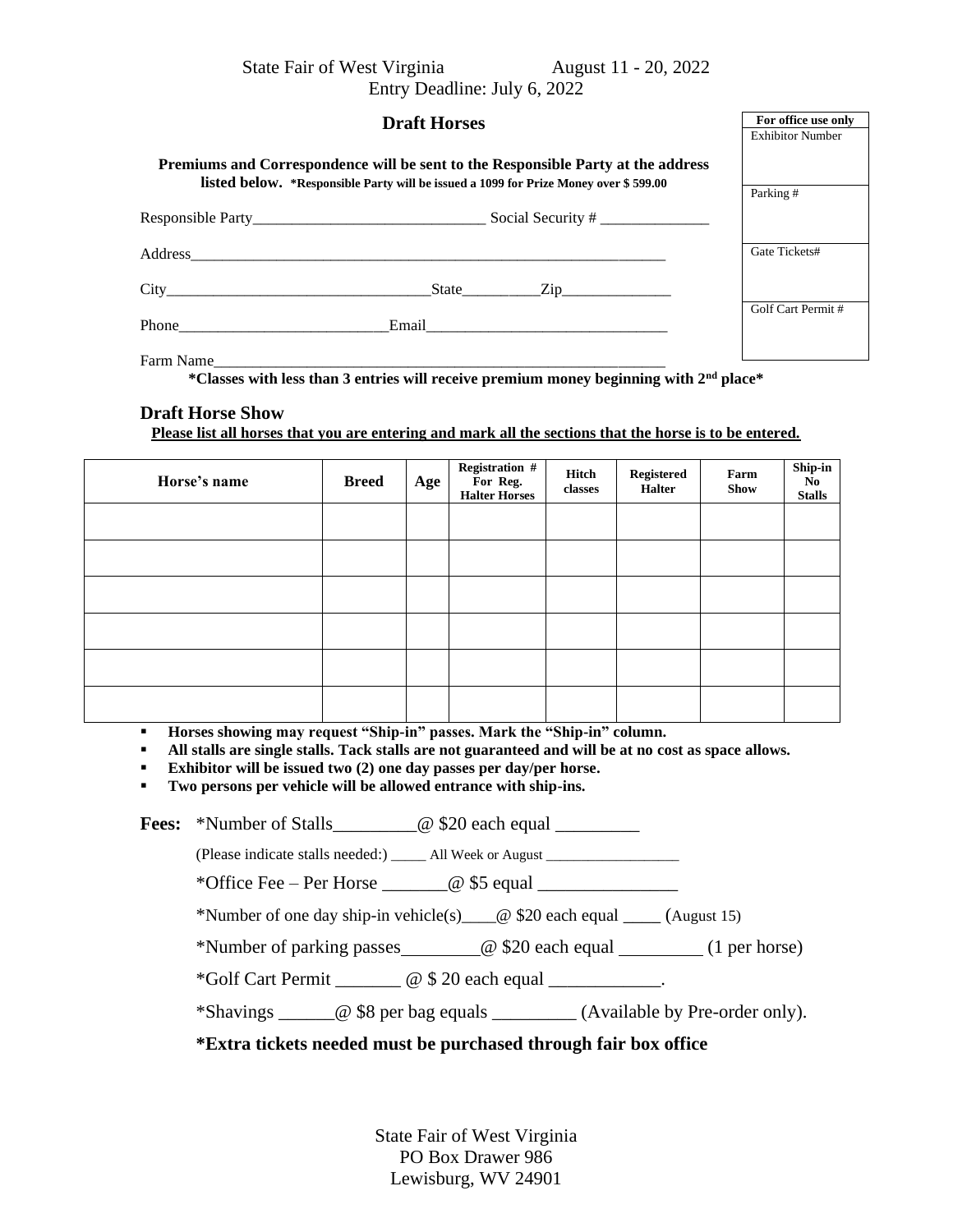# **Draft Horse Registration Form – Registered Halter Registered Belgian, Clydesdale, & Percheron Monday, August 15, 2022 – 10:00 a.m. – Bluegrass Bowl**

**Exhibitor Name: \_\_\_\_\_\_\_\_\_\_\_\_\_\_\_\_\_\_\_\_\_\_\_\_\_\_\_\_\_\_\_ Exhibitor #:\_\_\_\_\_\_\_\_\_\_**

List of class descriptions with class numbers: **Registered Belgians**

| Registered Belgians           |                             |                           |  |  |  |
|-------------------------------|-----------------------------|---------------------------|--|--|--|
| 175. Geldings, 4 and over     | 184. Stallion foals         | 195. Mares, 2 and under 3 |  |  |  |
| 176. Geldings, under 4        | 189. Brood Mare, 5 and over | 196. Mares, 1 and under 2 |  |  |  |
| 179. Stallions, 3 and over    | 190. Yeld Mare, 5 and over  | 197. Filly Foal           |  |  |  |
| 182. Stallions, 2 and under 3 | 191. Mare, 4 and under 5    | 204. Mare and Foal        |  |  |  |
| 183. Stallions, 1 and under 2 | 192. Mare, 3 and under 4    |                           |  |  |  |

#### **Registered Clydesdales**

| 205. Geldings, 4 and over     | 214. Stallion foals          | 225. Mares, 2 and under 3 |
|-------------------------------|------------------------------|---------------------------|
| 206. Geldings, under 4        | 219. Brood Mares, 5 and over | 226. Mares, 1 and under 2 |
| 209. Stallions, 3 and over    | 220. Yeld Mares, 5 and over  | 227. Filly Foal           |
| 212. Stallions, 2 and under 3 | 221. Mares, 4 and under 5    | 234. Mare and Foal        |
| 213. Stallions, 1 and under 2 | 222. Mares, 3 and under 4    |                           |

#### **Registered Percherons**

| 235. Geldings, 4 and over     | 244. Stallion foals          | 255. Mares, 2 and under 3 |
|-------------------------------|------------------------------|---------------------------|
| 236. Geldings, under 4        | 249. Brood Mares, 5 and over | 256. Mares, 1 and under 2 |
| 239. Stallions, 3 and over    | 250. Yeld Mares, 5 and over  | 257. Filly Foal           |
| 242. Stallions, 2 and under 3 | 251. Mares, 4 and under 5    | 264. Mare and Foal        |
| 243. Stallions, 1 and under 2 | 252. Mares, 3 and under 4    |                           |

#### **\*\$ 20.00 Entry Fee Per Class unless noted**

## **\*Classes with less than 3 entries will receive premium money beginning with 2nd place\***

#### **List all entries in all classes being shown in your name.**

| <b>Back</b><br># | <b>Class</b><br><b>Number</b> | <b>Class</b><br><b>Description</b> | <b>Name of Horse</b> | Registration<br><b>Number</b> | <b>Exhibitor</b> |
|------------------|-------------------------------|------------------------------------|----------------------|-------------------------------|------------------|
|                  |                               |                                    |                      |                               |                  |
|                  |                               |                                    |                      |                               |                  |
|                  |                               |                                    |                      |                               |                  |
|                  |                               |                                    |                      |                               |                  |
|                  |                               |                                    |                      |                               |                  |
|                  |                               |                                    |                      |                               |                  |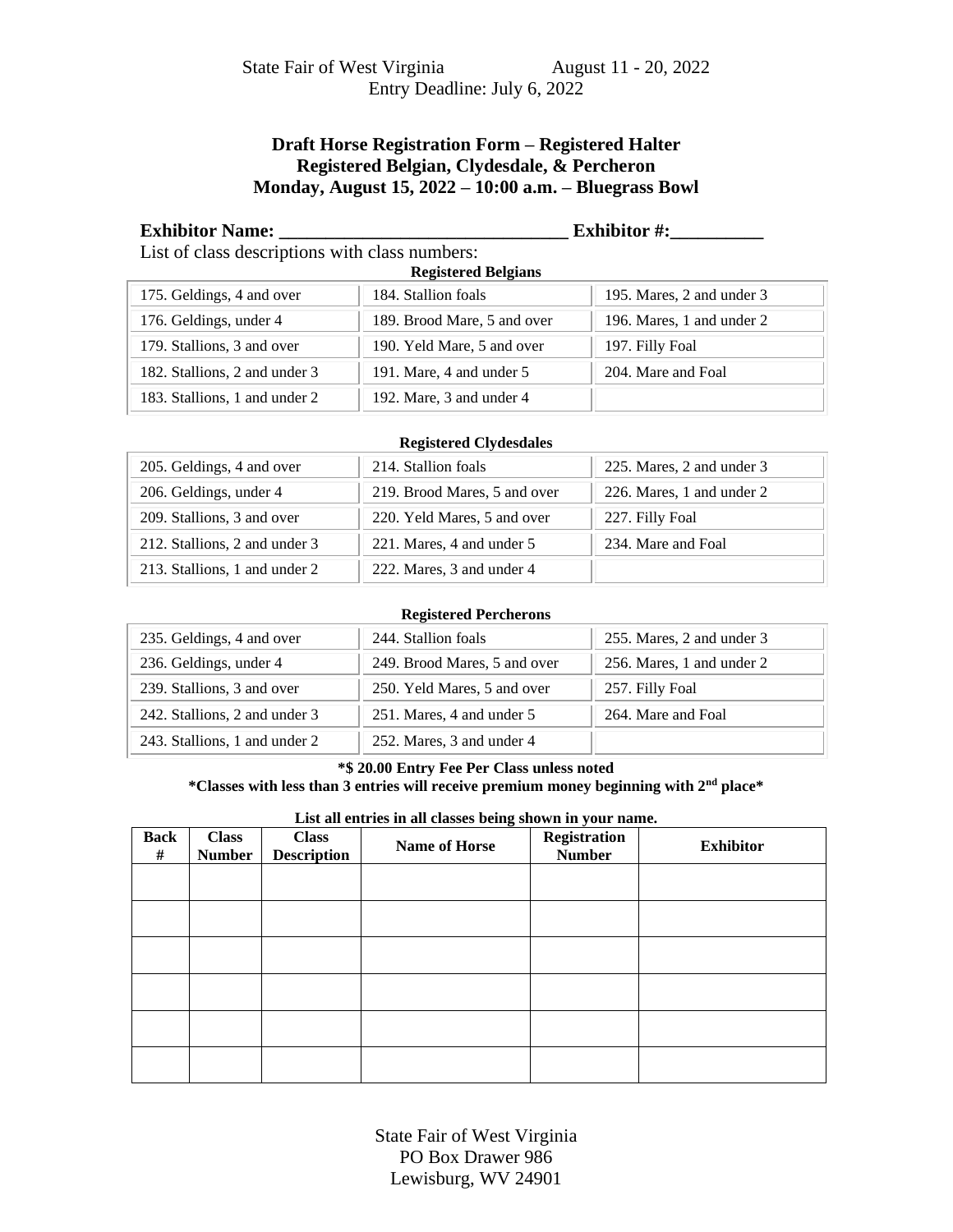State Fair of West Virginia August 11 - 20, 2022 Entry Deadline: July 6, 2022

## **Draft Horse Hitch Classes Registration Form Tuesday, August 16, 2022 – 5:00 p.m.**

| Exhibitor |  |  |
|-----------|--|--|
|           |  |  |

**Exhibitor #\_\_\_\_\_\_\_\_\_\_\_\_\_\_\_\_\_** 

List of Class Descriptions:

| 266. JACKPOT - \$40.00<br>Open Adult Draft to<br>Two-Wheel Cart | 283. Tandem Hitch                                                                                      | 287. Ladies' Cart (Other<br>Breeds) |
|-----------------------------------------------------------------|--------------------------------------------------------------------------------------------------------|-------------------------------------|
| 278. Four Horse Hitch                                           | 284. Men's Cart (Percheron)<br>Sponsored by<br><b>Edwards Family Farm,</b><br><b>Clifton Forge, VA</b> | 288. Junior Cart (Jr. ages 12 -17)  |
| 280. Men's Two Horse Hitch                                      | 285. Men's Cart (Other Breeds)                                                                         | 289. Junior Cart (Jr. ages $7-11$ ) |
| 281. Ladies' Two Horse Hitch                                    | 286. Ladies' Cart (Percheron)<br>Sponsored by<br><b>Edwards Family Farm,</b><br>Clifton Forge, VA      | 290. Draft Under Saddle             |
|                                                                 |                                                                                                        |                                     |

**\*\$ 20.00 Entry Fee Per Class unless noted**

**\*Classes with less than 3 entries will receive premium money beginning with 2nd place\***

**List all entries in all classes being shown in your name. Any Team is ONE entry.**

**In hitch classes where more than two horses are shown, they may be owned by more than one exhibitor, but entries must be entered under one exhibitor's name only.**

| <b>Back</b><br>$\#$ | <b>Class</b><br>$\#$ | <b>Class description</b> | Name of Horse(s) | Driver (rider) |
|---------------------|----------------------|--------------------------|------------------|----------------|
|                     |                      |                          |                  |                |
|                     |                      |                          |                  |                |
|                     |                      |                          |                  |                |
|                     |                      |                          |                  |                |
|                     |                      |                          |                  |                |
|                     |                      |                          |                  |                |
|                     |                      |                          |                  |                |
|                     |                      |                          |                  |                |
|                     |                      |                          |                  |                |
|                     |                      |                          |                  |                |
|                     |                      |                          |                  |                |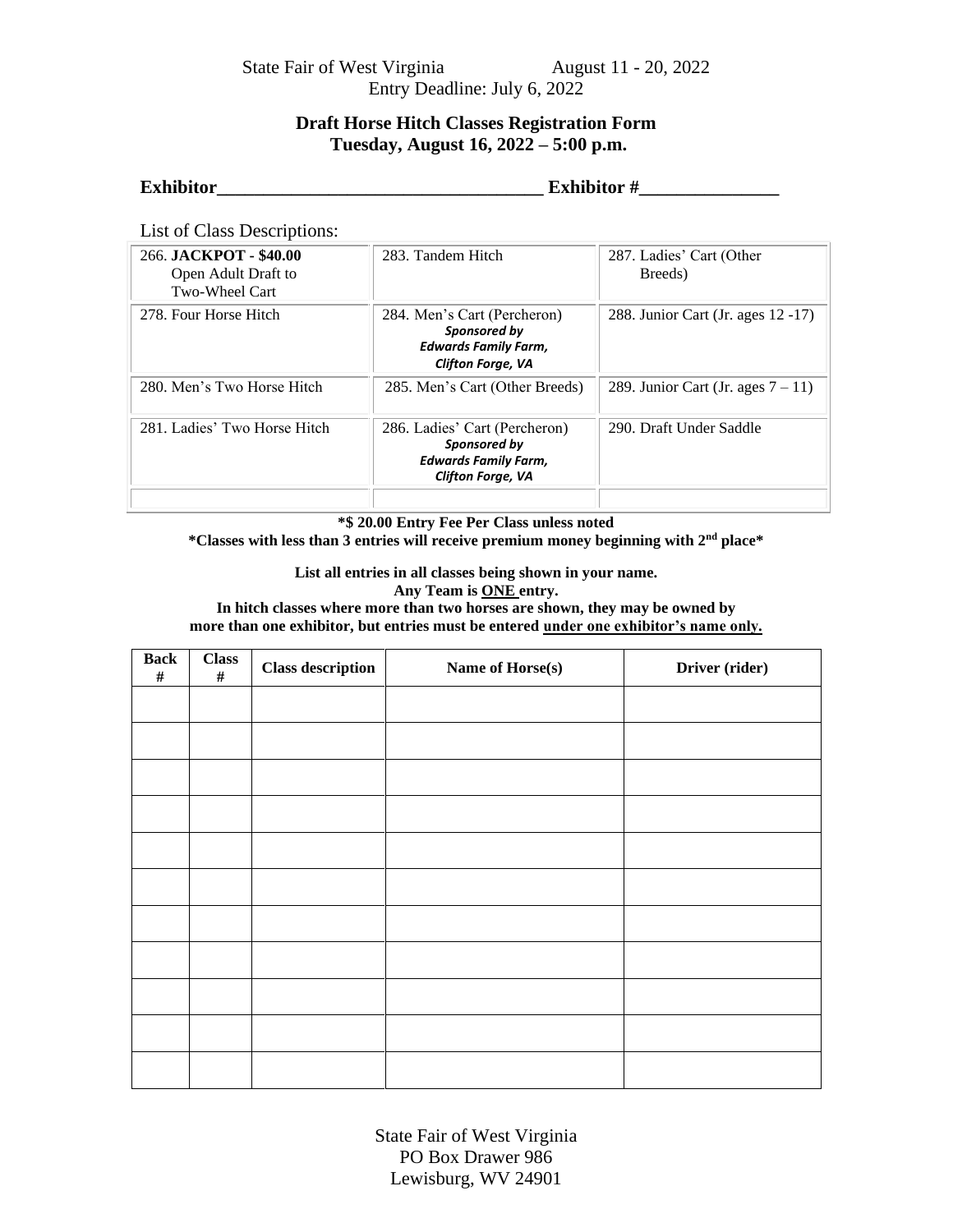State Fair of West Virginia August 11 - 20, 2022 Entry Deadline: July 6, 2022

## **Draft Horses Farm Show Registration Form Wednesday, August 17, 2022 – 2:00 p.m.**

| <b>Exhibitor Name:</b> | <b>Exhibitor #:</b> |
|------------------------|---------------------|
|------------------------|---------------------|

**List of Class Descriptions: Classes for Draft Horses = [D] Classes for Small Draft = [SD]**

| 291. Draft Gelding, 3& over [D] | 294. Small Draft, 3 & over [SD]          | 297. Mare & foal [D&SD]                     | 300. Small Draft Cart [SD]                      |
|---------------------------------|------------------------------------------|---------------------------------------------|-------------------------------------------------|
| 292. Draft Mare, 3& over [D]    | 295. 2-year-old Colt & Fillies<br>[D&SD] | 298. Driving Course ages $7 - 11$<br>[D&SD] | 301. Draft under Saddle [D]                     |
| 293. Jr. Showmanship [D&SD]     | 296 Yearling $[D&SD]$                    | 299. Driving Course ages 12-17<br>[D & SD]  | 302. Leadline [D&SD]<br>*This is a judged class |
|                                 |                                          |                                             |                                                 |

#### **\*\$ 20.00 Entry Fee Per Class unless noted**

**\*Classes with less than 3 entries will receive premium money beginning with 2nd place\***

**List all entries in all classes being shown in your name.**

| <b>Back</b><br>$\#$ | <b>Class</b><br>$\#$ | <b>Class description</b> | Name of Horse(s) | Driver (rider) |
|---------------------|----------------------|--------------------------|------------------|----------------|
|                     |                      |                          |                  |                |
|                     |                      |                          |                  |                |
|                     |                      |                          |                  |                |
|                     |                      |                          |                  |                |
|                     |                      |                          |                  |                |
|                     |                      |                          |                  |                |
|                     |                      |                          |                  |                |
|                     |                      |                          |                  |                |
|                     |                      |                          |                  |                |
|                     |                      |                          |                  |                |
|                     |                      |                          |                  |                |
|                     |                      |                          |                  |                |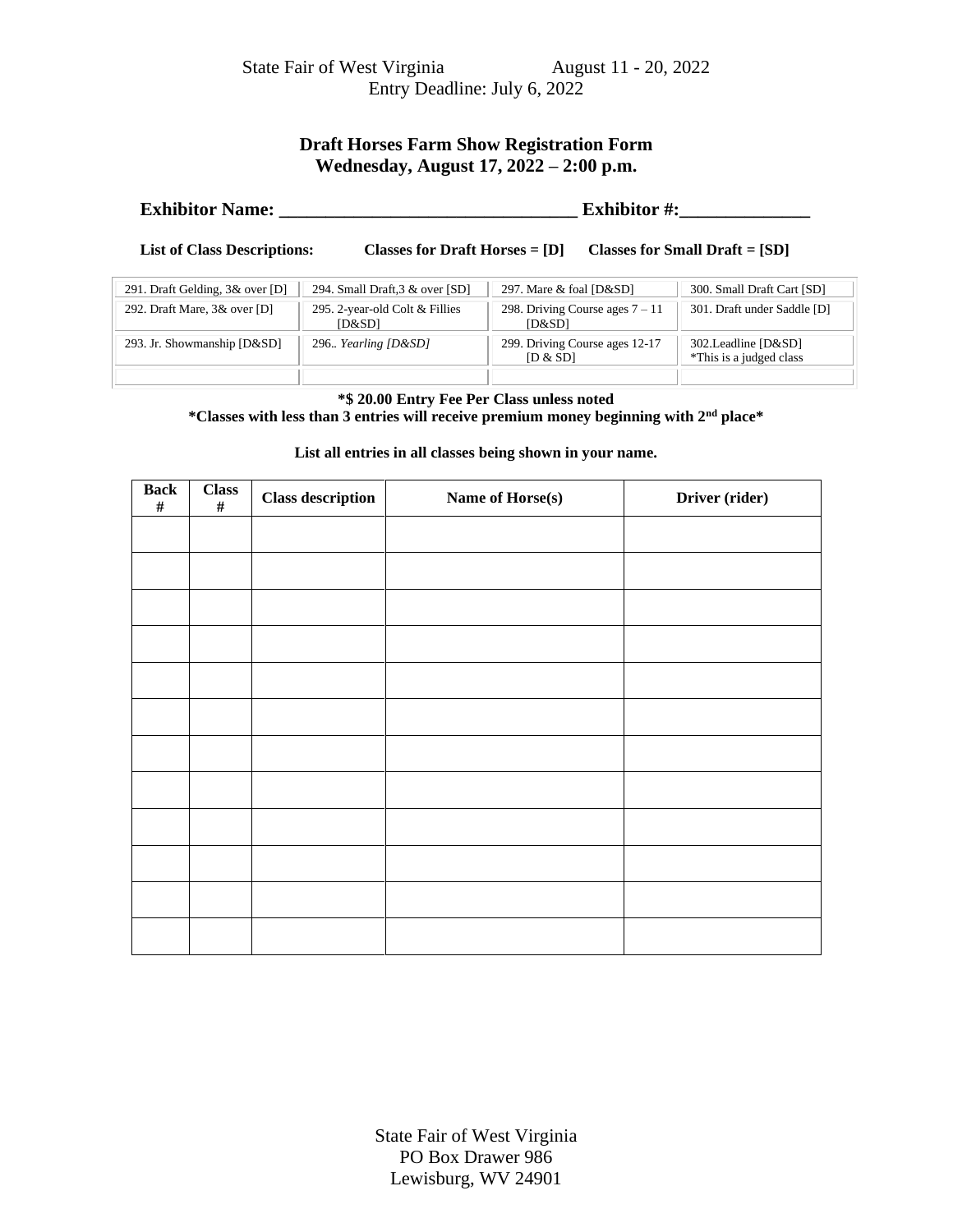# **Draft Horses Farm Show Registration Form Thursday, August 18, 2022 –4:00 p.m.**

# **Exhibitor Name: \_\_\_\_\_\_\_\_\_\_\_\_\_\_\_\_\_\_\_\_\_\_\_\_\_\_\_\_\_\_\_\_ Exhibitor #:\_\_\_\_\_\_\_\_\_\_\_\_\_\_**

**List of Class Descriptions: Classes for Draft Horses = [D] Classes for Small Draft = [SD] \*\****Cannot enter both 325 & 349*

| 325. Draft Hitch Team $-$<br>Show Wagon [D] | 335. Pleasure Cart [D&SD]                                                | 346. Small Draft Team [SD] | 354. Farm Implement [D&SD]           |
|---------------------------------------------|--------------------------------------------------------------------------|----------------------------|--------------------------------------|
| 329. Parade Hitch [D&SD]                    | 339. Single Draft to Two-Wheel<br>Cart (Pleasure Type)<br>$(ages 12-17)$ | 349. Farm Draft Team [D]   | 355. Team Driving Course<br>[D & SD] |
| 332. STAKE Open Cart -\$40.00<br>[D&SD]     | 342. Single Draft to Two-Wheel<br>Cart (Pleasure Type)<br>$(ages 7-11)$  | 351. Ladies' Team [D&SD]   |                                      |

**\*\$ 20.00 Entry Fee Per Class unless noted**

**\*Classes with less than 3 entries will receive premium money beginning with 2nd place\***

**List all entries in all classes being shown in your name. Any Team is ONE entry. In hitch classes where more than two horses are shown, they may be owned by** 

**more than one exhibitor but must be entered under one exhibitor's name only.**

| <b>Back</b><br>$\#$ | <b>Class</b><br>$\#$ | <b>Class description</b> | Name of Horse(s) | Driver (rider) |
|---------------------|----------------------|--------------------------|------------------|----------------|
|                     |                      |                          |                  |                |
|                     |                      |                          |                  |                |
|                     |                      |                          |                  |                |
|                     |                      |                          |                  |                |
|                     |                      |                          |                  |                |
|                     |                      |                          |                  |                |
|                     |                      |                          |                  |                |
|                     |                      |                          |                  |                |
|                     |                      |                          |                  |                |
|                     |                      |                          |                  |                |
|                     |                      |                          |                  |                |
|                     |                      |                          |                  |                |